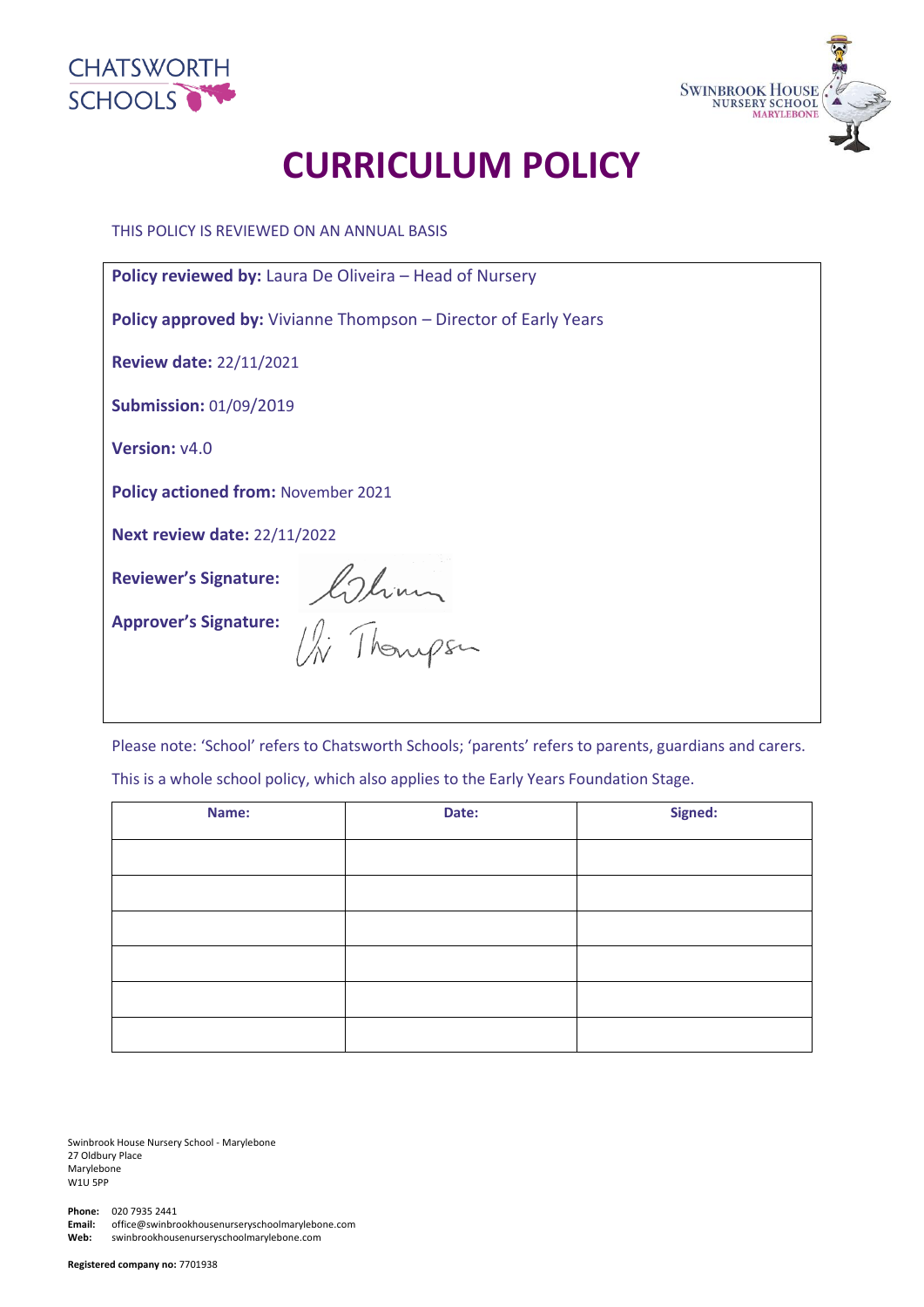

# **Our Curriculum Policy**



At Swinbrook House Nursery School Marylebone, the term "curriculum" defines what children see, hear, or feel in their environment, both planned and unplanned. We fully operate within the Early Years Foundation Stage framework. The EYFS profile is intended to provide a reliable, valid and accurate assessment of each child's achievements.

# **Our Aims:**

We aim to meet all the children's individual needs through activities that are linked to the children's personal interests. By following the needs and interests of the children we aim to inspire a love for learning that will see them beyond their time here with us. To engage the children in their own learning we encourage them to explore the world through child and adult led activities, giving them the secure base of knowledge from which to continue their education. Our experienced teachers extend the children's learning by asking open-based questions and understand when to encourage and when to step back to allow them to grow. This helps the children develop confidence and self esteem when in a learning environment.

The knowledge gained through following the EYFS curriculum underpins all future learning by promoting and developing three prime and four specific areas.

#### **Prime:**

- Personal, Social and Emotional Development
- Communication and Language
- Physical Development

#### **Specific:**

- Mathematics
- Literacy
- Understanding the World
- Expressive Arts and Design

#### **Characteristics of effective learning:**

The EYFS explores the three main ways that children are seen to learn effectively, These are Playing and Exploring, Active Learning and Creating and Thinking Critically.

#### **Playing and Exploring**

We follow a play-based curriculum where children are provided with opportunities to find out their interests, explore and 'have a go' at new things, make their own choices and decisions, play collaboratively with peers and teachers, develop a 'can do' attitude and use what they know and to experiment through play. We provide stimulating resources which are accessible, opened ended and can be combined in a varity of ways which suit the child's interest.

#### **Active Learning**

All children at are provided opportunities to lead their play. We dedicate our time to get to know our children well and observe and reflect daily, both formally and informally. All our teachers provide children with opportunities to problem solve on their own or with peers. Our teachers understand when to intervene and scaffold children's learning. Children are given time to fully engage in activities,

Swinbrook House Nursery School - Marylebone 27 Oldbury Place Marylebone W1U 5PP

**Phone:** 020 7935 2441 **Email:** office@swinbrookhousenurseryschoolmarylebone.com **Web:** swinbrookhousenurseryschoolmarylebone.com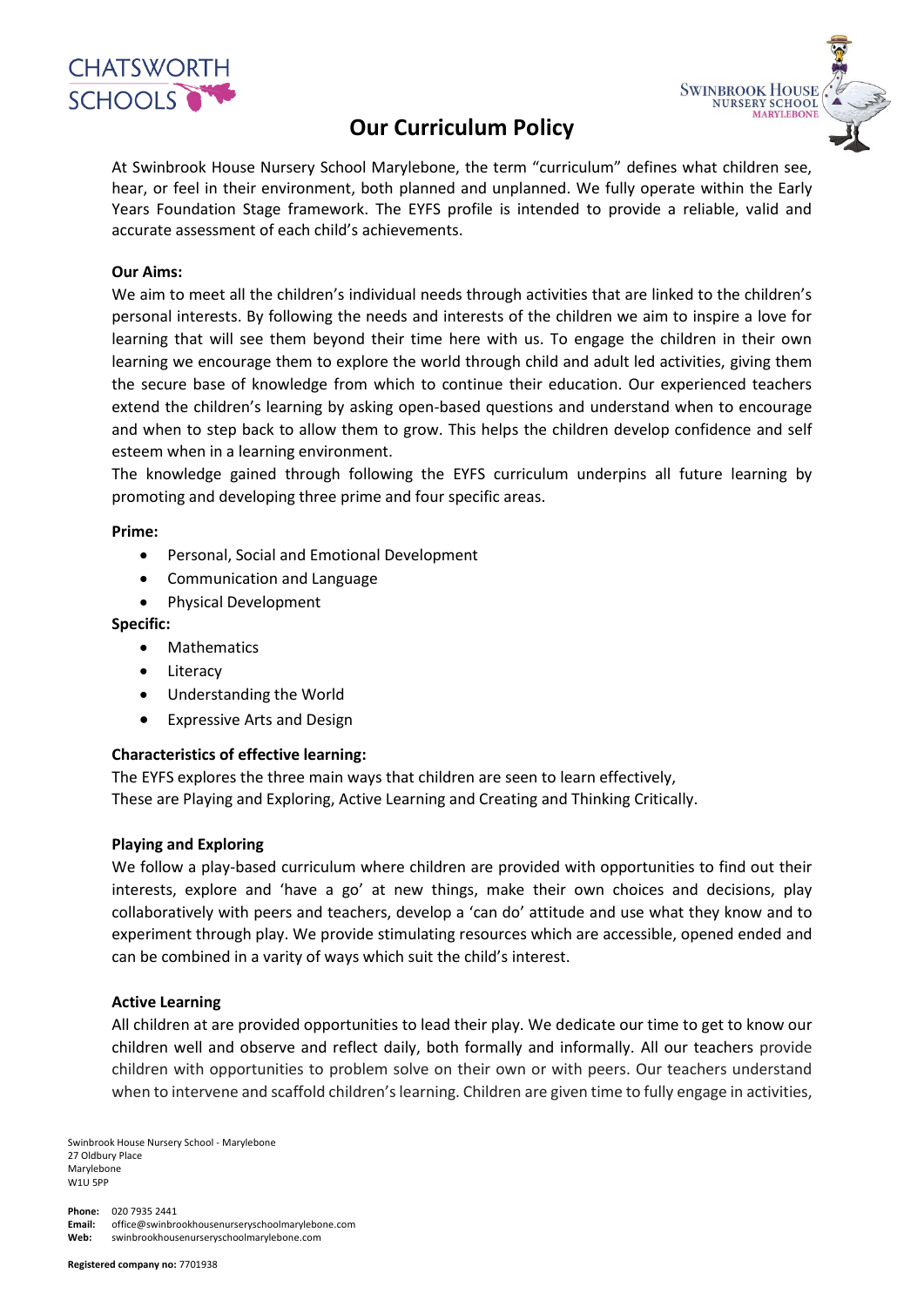

so they can start asking questions about how things work. Teachers will assess the situation and extend the child's learning through feedback, encouragement and asking their own questions.

**SWINBROOK HOUSE** 

**NURSERY SCHOOL** 

## **Creating and Thinking Critically**

We establish boundaries in the space, time, resources, choice and supportive relationships that children can explore within. We support children's interests over time, remind them of previous approaches and encourage them to make connection between their experiences. We build in opportunities for children to play and explore with ideas and resources before or after a planned task. Teachers also try to be sensitive conversational partners and co-thinkers to children's problems, showing and talking about strategies and sometimes modelling the creative process. Children are encouraged to learn together and from each other. We try to foster a learning community which focuses on how and not just what, we are learning.

## **Assessment and Record Keeping:**

Each child has an online profile using an online programme called Tapestry. This using the nonstatutory documents "Development Matters" and "Birth to Five Matters" which are based on the 2021 EYFS. It is used to summarise the children's progress and track their development. We make regular assessments of children's learning and ensure that future planning reflects on what the children have already learned as well as identifying individual interests and needs. The teachers track any concerns to ensure that all children are progressing and meeting their milestones via 'Tapestry'.

Every child has an initial assessment within their 4th week of starting at the Nursery School, evaluating their abilities and if there are any areas in which they may need extra support. A report is completed each term to evaluate each child's progress and a parent/teacher meeting is offered each term to inform parents of this. In accordance with the Statutory Framework, children in the nursery will receive a statutory 2-year check as one of these reports.

#### **Resources:**

We plan a learning environment, both indoors and outdoors that is exciting and stimulating and encourages life long learning. We use materials and equipment that reflect both the community and the wider world and encourage the children to make their own selections of the activities on offer. Special books and photographic or video evidence reflect the children's individual learning.

#### **How we meet the needs of individual children:**

- Plan opportunities that build on and extend the children's knowledge, experience and interests and develop their self-esteem and confidence.
- Use a variety of teaching strategies that are based on children's learning needs.
- Provide a wide range of opportunities to motivate and support children, and to help them learn effectively. Extend child-initiated ideas and activities.
- Offer a safe and supportive learning environment, in which contribution of all children is valued.
- Provide resources that reflect diversity, avoiding discrimination and stereotyping.
- Plan challenging activities for children whose ability and understanding are in advance of their language and communication skills.
- Monitor children's progress and provide support as necessary

Swinbrook House Nursery School - Marylebone 27 Oldbury Place Marylebone W1U 5PP

**Phone:** 020 7935 2441 **Email:** office@swinbrookhousenurseryschoolmarylebone.com **Web:** swinbrookhousenurseryschoolmarylebone.com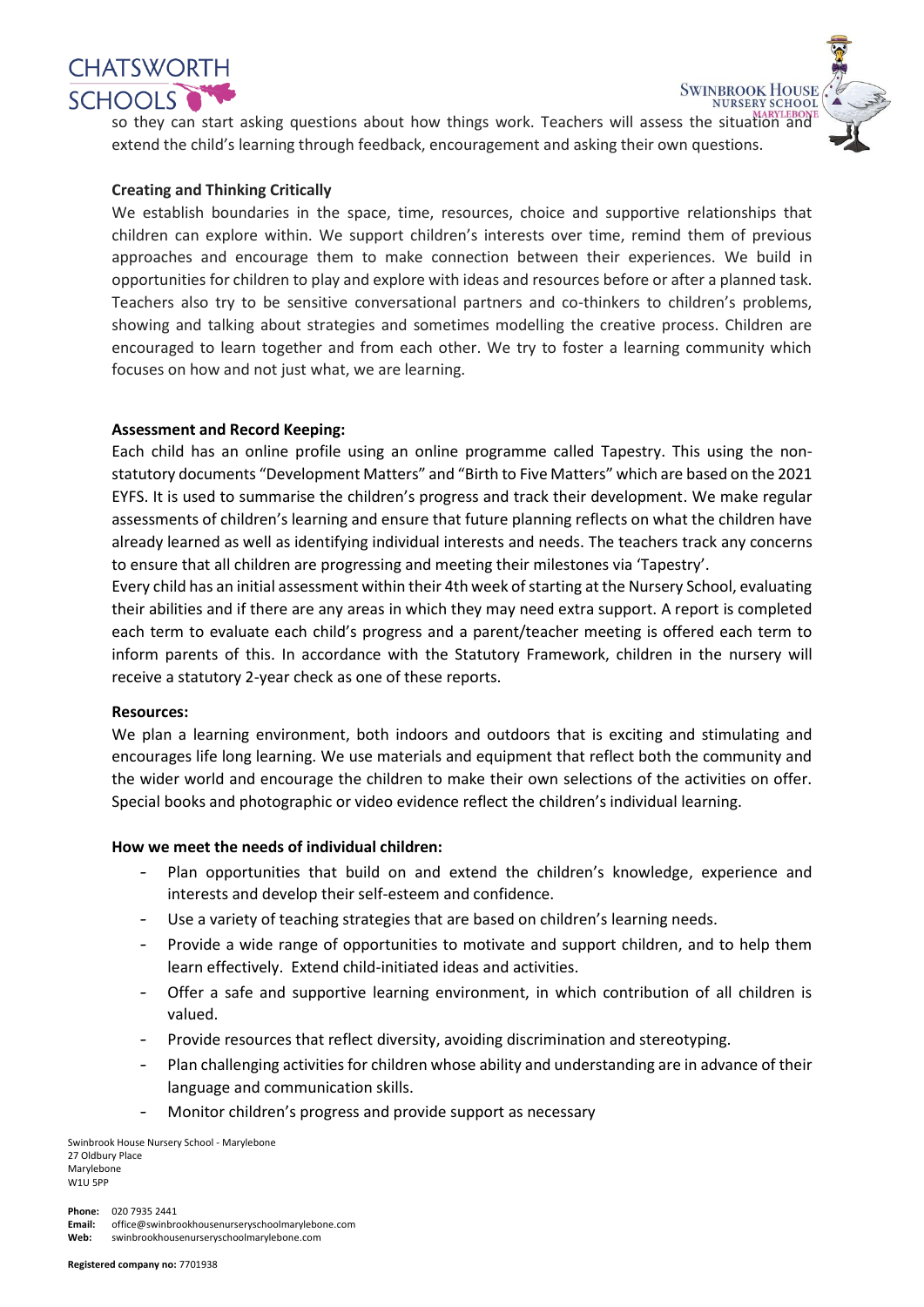



| <b>Date</b> | <b>Key Amendements</b>                                            | <b>Version</b><br><b>Numbers</b> | <b>Signed</b><br>off by |
|-------------|-------------------------------------------------------------------|----------------------------------|-------------------------|
| 28/06/2018  | Policy Approved - Fit for use by schools.                         | V1.1                             | <b>VT</b>               |
| 06/11/2019  | Amended for Swinbrook House Nursery School                        | V <sub>2.0</sub>                 | LD                      |
| 24/11/2020  | Amended for Swinbrook House Nursery School                        | V <sub>2.0</sub>                 | LD                      |
| 22/11/2021  | Reviewed and Amended for Swinbrook House<br><b>Nursery School</b> | V4.0                             | <b>NS &amp; LD</b>      |
|             |                                                                   |                                  |                         |
|             |                                                                   |                                  |                         |
|             |                                                                   |                                  |                         |
|             |                                                                   |                                  |                         |
|             |                                                                   |                                  |                         |
|             |                                                                   |                                  |                         |
|             |                                                                   |                                  |                         |
|             |                                                                   |                                  |                         |
|             |                                                                   |                                  |                         |
|             |                                                                   |                                  |                         |
|             |                                                                   |                                  |                         |
|             |                                                                   |                                  |                         |
|             |                                                                   |                                  |                         |
|             |                                                                   |                                  |                         |
|             |                                                                   |                                  |                         |
|             |                                                                   |                                  |                         |
|             |                                                                   |                                  |                         |
|             |                                                                   |                                  |                         |

Swinbrook House Nursery School - Marylebone 27 Oldbury Place Marylebone W1U 5PP

**Phone:** 020 7935 2441<br>**Email:** office@swinbro **Email:** office@swinbrookhousenurseryschoolmarylebone.com **Web:** swinbrookhousenurseryschoolmarylebone.com